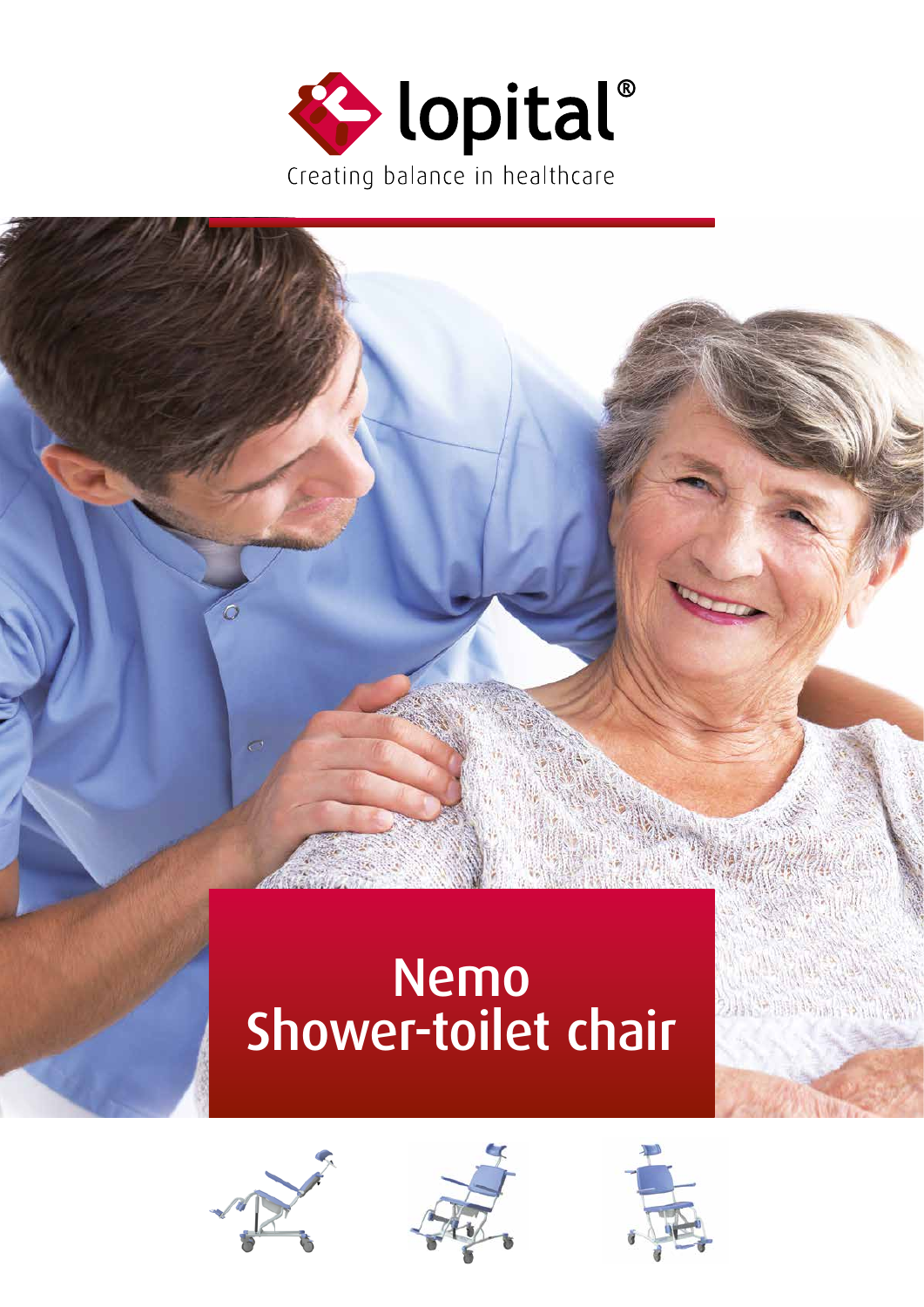# Nemo tilting Shower-toilet chair **5100 5100**



#### • Maximum load 150 kg / 330 lbs / 330.7 lbs.

- Tilt setting from 0 to 30 degrees.
- Upholstered seat with toilet opening and inlay.
- Foldable upholstered armrests for sideways transfer.
- Ergonomically formed seat and backrest.
- Head / neck support adjustable in height and depth.
- Foldable and removable footrests with calf protection.
- Rail for toilet bucket or bedpan.
- 4 plastic castors, fitted with brakes.

#### **Options**

- Product no. 6840 5660 Front locking armrests.
- Product no. 6840 5661 Dual locking armrests.
- Product no. 6950 1104 Plastic bedpan and lid.
- Product no. 6950 1120 Safety belt.
- Product no. 6950 5624 Platilon backrest.
- Product no. 6950 5625 Platilon seat.
- Product no. 6960 8026 Adjustable comfort leg supports.
- Product no. 6975 8045 Four point safety belt.
- Product no. 7500 5693 Raising set 10 t/m 30 mm.
- Product no. 7556 0025 Directional wheel left front. **Option:** *Product no. 6960 8026 Comfort leg supports.*

### 5100 5100 **Nemo tilting Shower-toilet chair**

The Lopital Nemo is a mobile tilting shower-toilet chair, which has been developed to give both user and carer maximum security and support during the showering and personal care process. In combination with a bedpan, bucket or toilet, the Nemo can also be used as a toilet chair.

The Nemo consists of a frame and a chair. The chair has the same comfort as a normal chair and offers the same correct support. It can be infinitely tilted to 30 degrees from the frame by means of a gas spring. This means the Nemo can be used for multifunctional purposes.

The Nemo is supplied standard with a head / neck support which can be adjusted in both height and depth. The chair has straight, independently foldable arm rests and the ergonomically shaped foot supports are foldable and removable.



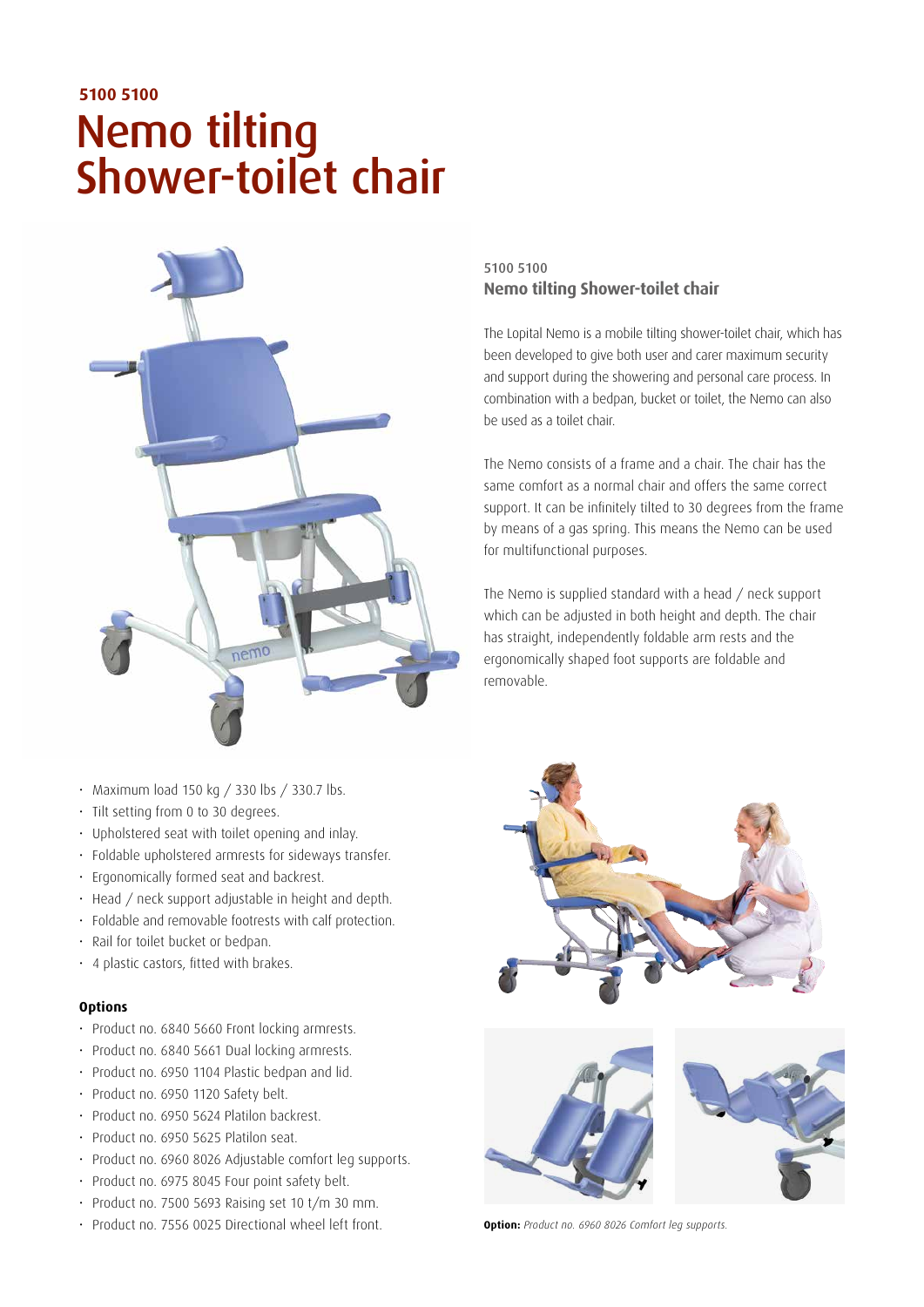



Suitable for people with a mild to severe disability



*Easy to operate by means of the control handle.*



*Plastic bedpan. Gas spring for the infinite adjustment of the shower-toilet chair.* 



**Option:** *Product no. 6950 1104* 



**Option:** *Product no. 6840 5660 Foldable and removable footrests. Foldable upholstered armrests with front lock.*



*Standard equipped with a head / neck support. Adjustable in height and depth.*







*Normal position. Tilting function up to 30° backwards.*